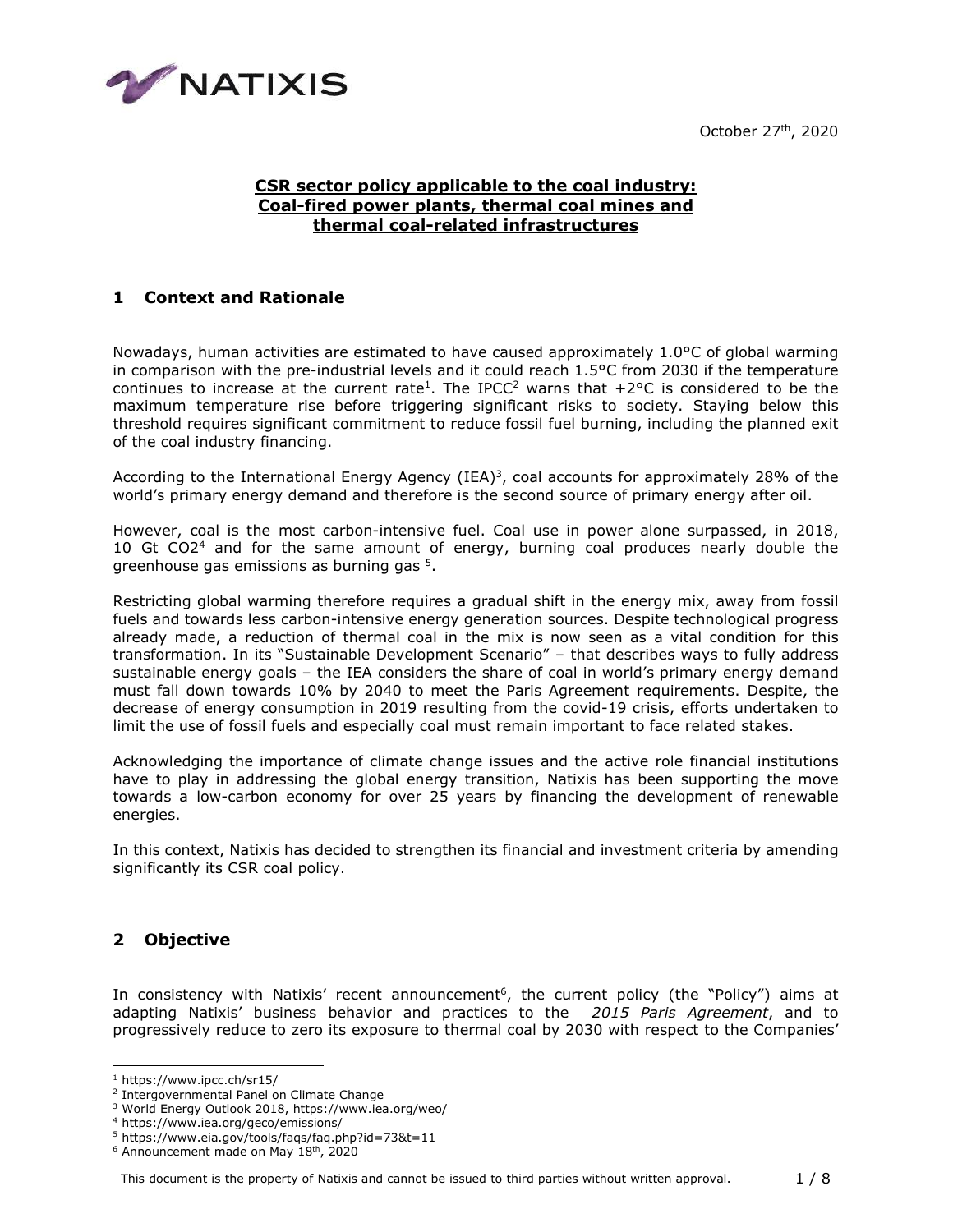activities in European Union and OECD countries and by 2040 to their activities in the rest of the world. This timeline is aligned with the International Energy Agency (IEA)'s SDS scenario<sup>7</sup>.

The Policy reiterates Natixis commitment towards ending the financing of coal-fired power plants, thermal coal mines, and thermal coal-related infrastructures<sup>8</sup> (each one referred to as a "Project"), and thereby leads to reducing the share of this type of fossil fuel energy in the global energy mix.

It also strengthens the client selection criteria and tightens the conditions to the delivery of corporate loans, products and services to ensure that any client of Natixis portfolio with a coalrelated activity is engaged in a transition plan, with the clear objectives to implement the energy transition and to reach the phasing-out of its coal-generation and thermal coal mining activities.

## **3 Scope of application of the Policy**

#### 3.1 By transaction type

The Policy applies to the following activities:

#### *Bank financing*

- Dedicated financing in the form of either *project finance* or *corporate finance*  in order to (i) finance or refinance a new Project to be built (defined as *greenfield*) or under construction, or (ii) finance or refinance investment to expand, revamp or transform an existing Project in operation (defined as *brownfield*), or (iii) to finance or refinance the acquisition of one or several Project(s) or of an entity holding one or several Project(s) that are in operation.
- *Corporate financing*, when facilities are to be used for general purpose.
- Financing the sale or trading of thermal coal.

For the purpose of this Policy, the term financing also covers all types of related banking or capital market products and services, including guarantees, letters of credit, swaps, and other associated facilities.

#### *Advisory*

Financial advisory and M&A

#### *Capital Markets*

- Bond or equity issues
- Trading and sale of coal-related financial derivatives
- The origination of capital market transactions on listed stocks

This document is the property of Natixis and cannot be issued to third parties without written approval. 2 / 8

<sup>7</sup> The Sustainable Development Scenario (SDS) of the IEAmaps out a way to meet sustainable energy goals in full, requiring rapid and widespread changes across all parts of the energy system. This scenario charts a path fully aligned with the Paris Agreement and meets objectives related to universal energy access and cleaner air. <sup>8</sup> Such as railway tracks, rail cars, port facilities, equipments and other infrastructure installations, when primarily dedicated to or tailor made for the use of thermal coal.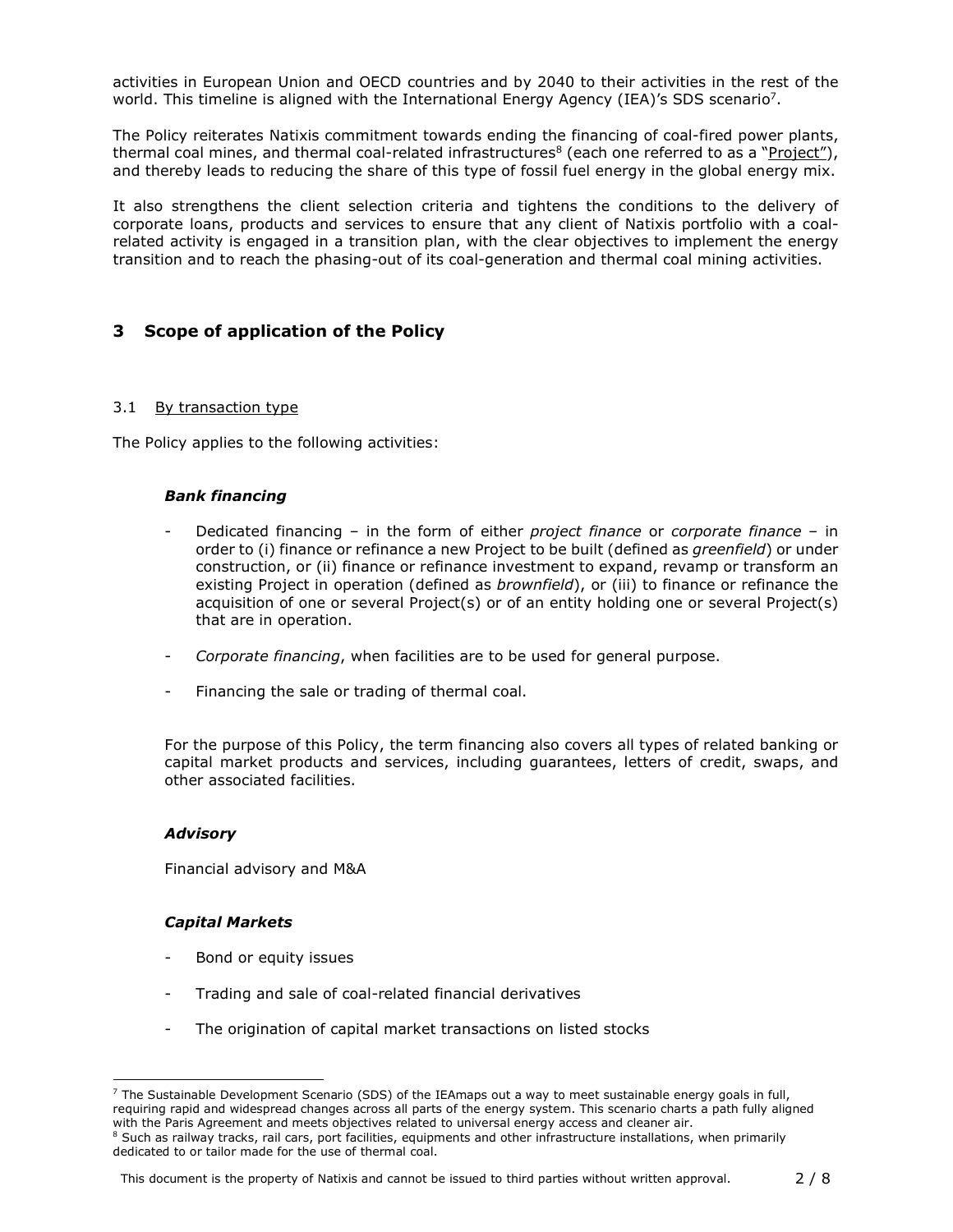The three types of activities listed above being named "banking financial products and services".

## *Third-party Asset management*

- Third-party asset management activities of Mirova and Ostrum Asset Management <sup>9</sup>

## *Insurance*

- Investments activities of Natixis Assurances

## *Proprietary asset management*

- Proprietary asset management activities of Natixis (e.g. liquidity reserve investment)

## 3.2 By geography

The Policy applies worldwide.

# **4 Implementation criteria related to banking financial products and services**

All transactions as defined in Part 3 of the Policy are examined in detail by applying precise evaluation criteria and by complying with a set of exclusion rules.

#### 4.1 Client onboarding and general purpose financing

As a general principle, prior to entering into business relations with a prospect or to renewing facilities to an existing client, Natixis carries out an analysis to ensure that the following cumulative criteria are met:

- The company's activity  $10$  is not relying by 25% or more on coal-fired power generation and thermal coal mining<sup>11</sup> ;
- The company is not a Developer, i.e. is not developing new capacities in its coal-fired power generation or thermal coal mining portfolio. A company shall be deemed to be a Developer when a decision to develop new capacities in coal power generation exceeding 300 MW or thermal coal mining has been made and announced publicly, or when an application for a building permit has been submitted to the relevant authorities.
- The company has provided, or has ensured to provide by the end of  $2021^{12}$ , all elements demonstrating it has undertaken a transition plan aligned with Natixis' exit calendar, i.e. a full withdrawal from thermal coal by 2030/2040.

In order to assess the above criteria, Natixis analyses all data disclosed by the company, crossed with any reliable external source, and, if need be, engage dialogue with the company to obtain further clarification. It then formalizes its opinion.

This document is the property of Natixis and cannot be issued to third parties without written approval. 3/8

<sup>&</sup>lt;sup>9</sup> Asset management affiliate of NIM (Natixis Investment Managers)

<sup>&</sup>lt;sup>10</sup> As measured in revenues.

<sup>&</sup>lt;sup>11</sup> If the borrower belongs to a group (i.e. holding or subsidiary), the share of revenues derived from thermal coal is calculated for both the borrowing entity and the group it belongs to. General purpose corporate financing of the borrower is excluded if and when one of the two ratios stands at 25% or more.

 $12$  At onboarding, prospects are required to provide the transition plan. For existing clients, the data collection will be requested within the annual client review process.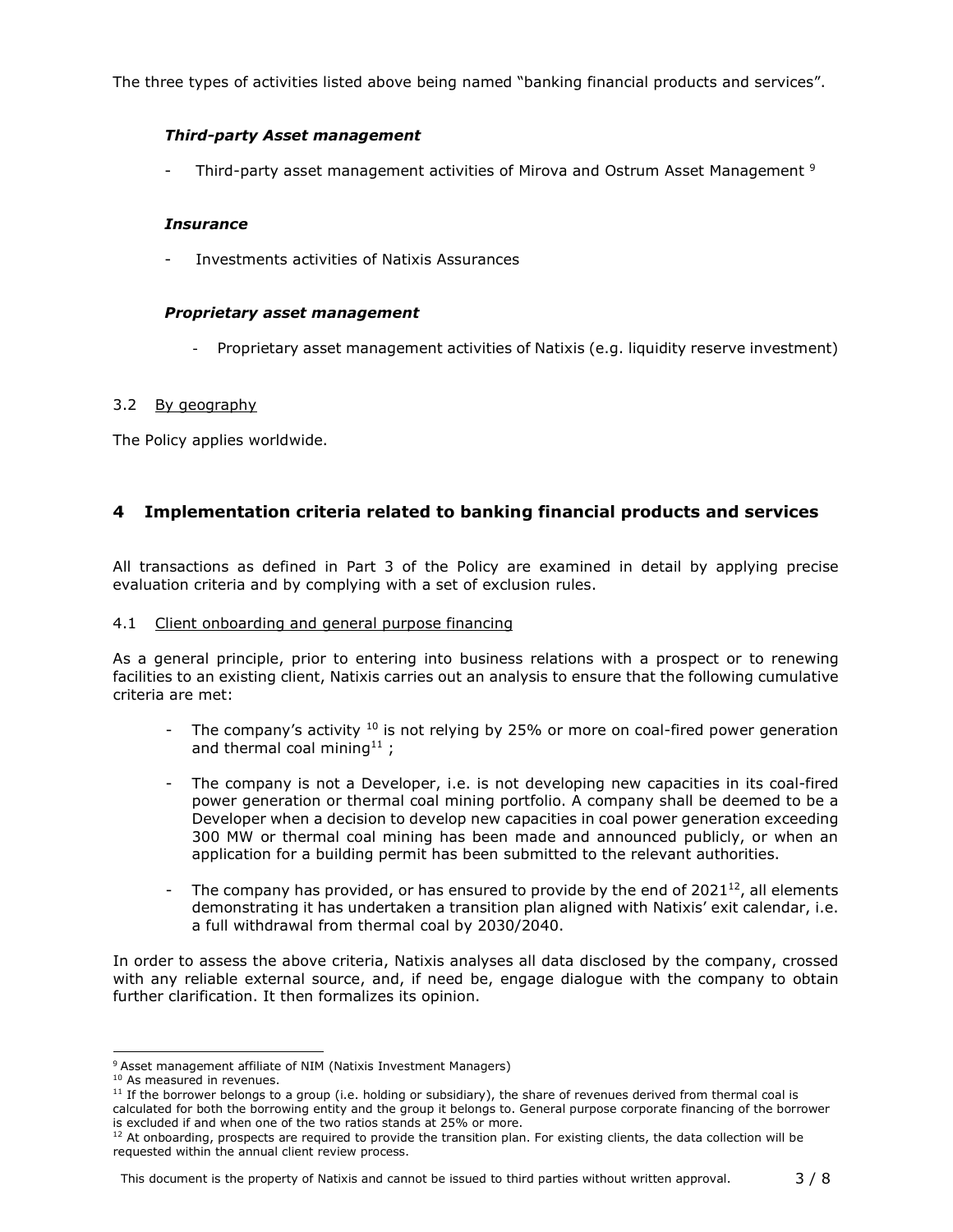If, at the end of the assessment, it is established that, in spite of the clarification brought by the company, at least one of the above criteria is not met, the case for developing or pursuing the relationship with the company must be reconsidered:

- For a prospect, decision to not enter into relationship will be taken.
- For an existing client, a one-year observation period of the relationship will begin during which any credit decision will be escalated to Natixis' highest level credit committee, as described in Section 8.

The transition plan to be provided by the company should cover a climate strategy describing all actions and measures such as the gradual phasing-out of its coal assets in operation with quantifiable reduction objectives, the diversification of the energy mix and the development of new activities non-related to coal, leading to the fulfillment of the above mentioned criteria in a reasonable timeframe.

If at the end of the observation period, no satisfactory response is provided, Natixis will discontinue the delivery of general-purpose financing and related banking or capital market products and services in a reasonable timeframe. In this context, Natixis may maintain the client relationship exclusively to assist it in decarbonization and facilitating its energy transition, i.e. exclusively through the granting of dedicated financing directed to the so-called *Green Projects*, and related products and services, or of financing or refinancing (net proceeds or equivalent amount) clearly earmarked or traceable to Green projects (as per ICMA Green Bond Principles or LMA Green Loan Principles).

However, Natixis shall continue to require that the client subsequently meets the above three criteria and shall interrupt any products and services if no progress is made.

In such situation, all credit decision will still be taken by Natixis' highest level credit committee, as described in Section 8.

#### 4.2 Dedicated financing in the form of a project-related financing or investment

Natixis does not participate in any dedicated facility to finance one or several *greenfield* or *brownfield thermal coal-related* Project(s).

#### 4.3 Commodity trading

Natixis does not finance the sale or trading of thermal coal.

#### 4.4 Acquisition financing

#### 4.4.1 Thermal coal mining and thermal coal-related infrastructures:

Natixis does not participate in any acquisition financing of:

- One or several thermal coal mine(s) or thermal coal-related infrastructure(s),
- A company whose activity is relying by 25% or more on thermal coal-related mine(s)<sup>13</sup>
- A mining company qualified as a Developer under the Policy.

<sup>&</sup>lt;sup>13</sup> Measured in revenues

This document is the property of Natixis and cannot be issued to third parties without written approval. 4/8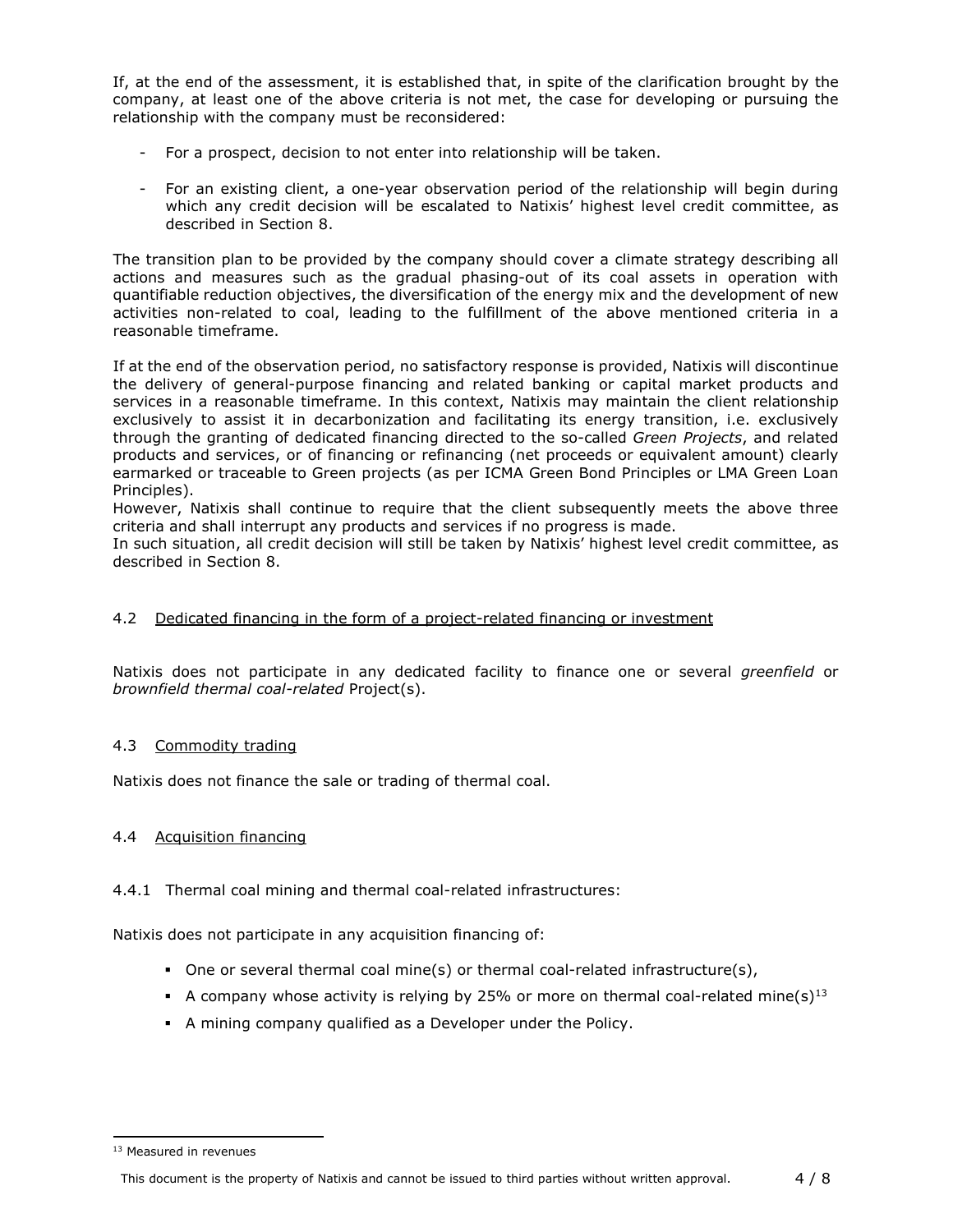#### 4.4.2 Coal-fired power generation

The following conditions apply when considering a credit for any transaction.

- 4.4.2.1 Natixis does not participate in any acquisition financing of a coal-fired power plant.
- 4.4.2.2 Natixis does not rule out participating in financing the acquisition of a company or an asset portfolio that hold diversified operating power plants, subject to the following cumulative conditions being met:
	- (i) the coal-fired generation accounts for less than 25% of the acquired company's or of the acquired portfolio's total generation;
	- (ii) neither the acquired company nor the acquiring company is a Developer, nor the acquired portfolio of assets contents one or several coal-fired power plant(s) under development;
	- (iii) the acquiring company's energy generation business is less than 25%-reliant on operating coal-fired power plants;
	- (iv) the acquiring company has provided all elements demonstrating it has undertaken a transition plan aligned with Natixis' objectives, i.e. a full withdrawal from thermal coal by 2030/2040;
	- (v) when applicable, technical, environmental and social due diligences demonstrate the satisfactory performance level of the assets to be acquired in compliance with applicable regulations and sector standards, and

On completion of the assessment,

- $\Rightarrow$  Natixis does not participate in the acquisition financing if the above (i) and (ii) criteria applicable to the acquired company are not met;
- $\Rightarrow$  In the case where the acquiring company is an existing client who does not meet with the above (ii) and (iii) criteria, Natixis may finance the acquisition of a portfolio of assets or a company, only if such acquired portfolio or company contributes to decarbonization through the addition of *Green Projects*, has no activity related to coal-fired power generation, and provided that that the remaining above (iv) to  $(v)$  criteria are met.

#### 4.5 Financial advisory

Natixis can carry out financial advisory mandates provided that the conditions outlined above in sections 4.1 to 4.4 are met.

#### 4.6 Merger & Acquisition

Natixis can execute sell-side or buy-side M&A advisory mandates regarding the acquisition or sale of a company who is not a Developer and whose business is less than 25%-reliant on coal-fired power generation and thermal coal mining.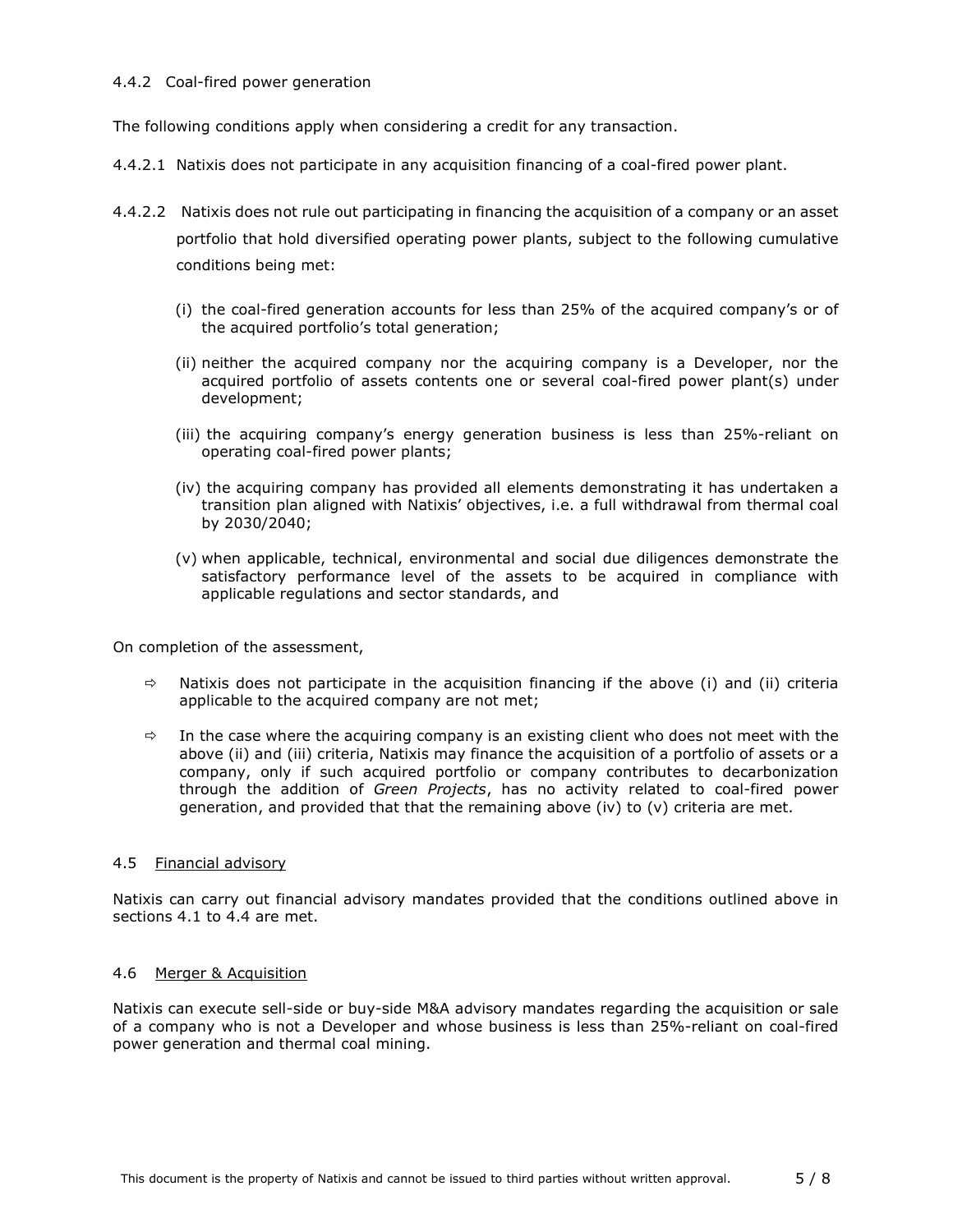## 4.7 Natixis Global Market' investments<sup>14</sup>

- 4.7.1 Natixis does participate in:
	- (i) bond or equity primary issues,
	- (ii) the origination of capital market transactions on shares of a listed company<sup>15</sup> (the issuing company) when Natixis is responsible towards its client-investor for discretionary asset management,

only if the issuing company fulfills the three criteria set in section 4.1.

Section 4.1 being met, when Natixis is not responsible for discretionary asset management, it informs and encourages its client-investor to adopt the Policy, but remains bound by the client's final decision, in compliance with Natixis' fiduciary duties.

4.7.2 Natixis excludes trading or selling coal-related financial derivatives.

# **5 Clients' management system evaluation**

In compliance with the terms and conditions of the Policy, prior to entering into business relations, and then on a regular basis<sup>16</sup>, Natixis ensures that the technologies used by the client and its environmental and social risk management system are consistent with the industry's best practices and standards.

Thus, as part of the client knowledge, Natixis pays particular attention to the following domains:

- − Quality of reporting, as assessed on the basis of regular indicators (e.g. energy performance, water management, greenhouse gas emissions, pollution and accident, preventive and corrective action, etc.);
- − Occurrence of potential major events (heavy pollution, safety, remediation plan and its follow-up);
- − Disclosure of information on impacts management (incl. prevention and response plan) in accordance with regulatory requirements and industry's best practices;
- − Client's adherence or recognition of industry's standards and initiatives;
- − Major controversies remained unanswered from the client or for which client's response was not deemed satisfactory;
- − Extra-financial ratings from extra-financial rating agencies or any other external source deemed credible;

In order to better understand how a client/ or a prospect addresses its environmental & social risks, Natixis uses the relevant sources of information available, exchanging views with the client.

<sup>&</sup>lt;sup>14</sup> Natixis Global Market is Natixis' division whose activity is dedicated to capital market products and services

<sup>&</sup>lt;sup>15</sup> With the exception of any kind of index-linked solution

 $16$  This review is carried out on an annual basis, or every one-to-three years, depending on client's governance quality.

This document is the property of Natixis and cannot be issued to third parties without written approval. 6 / 8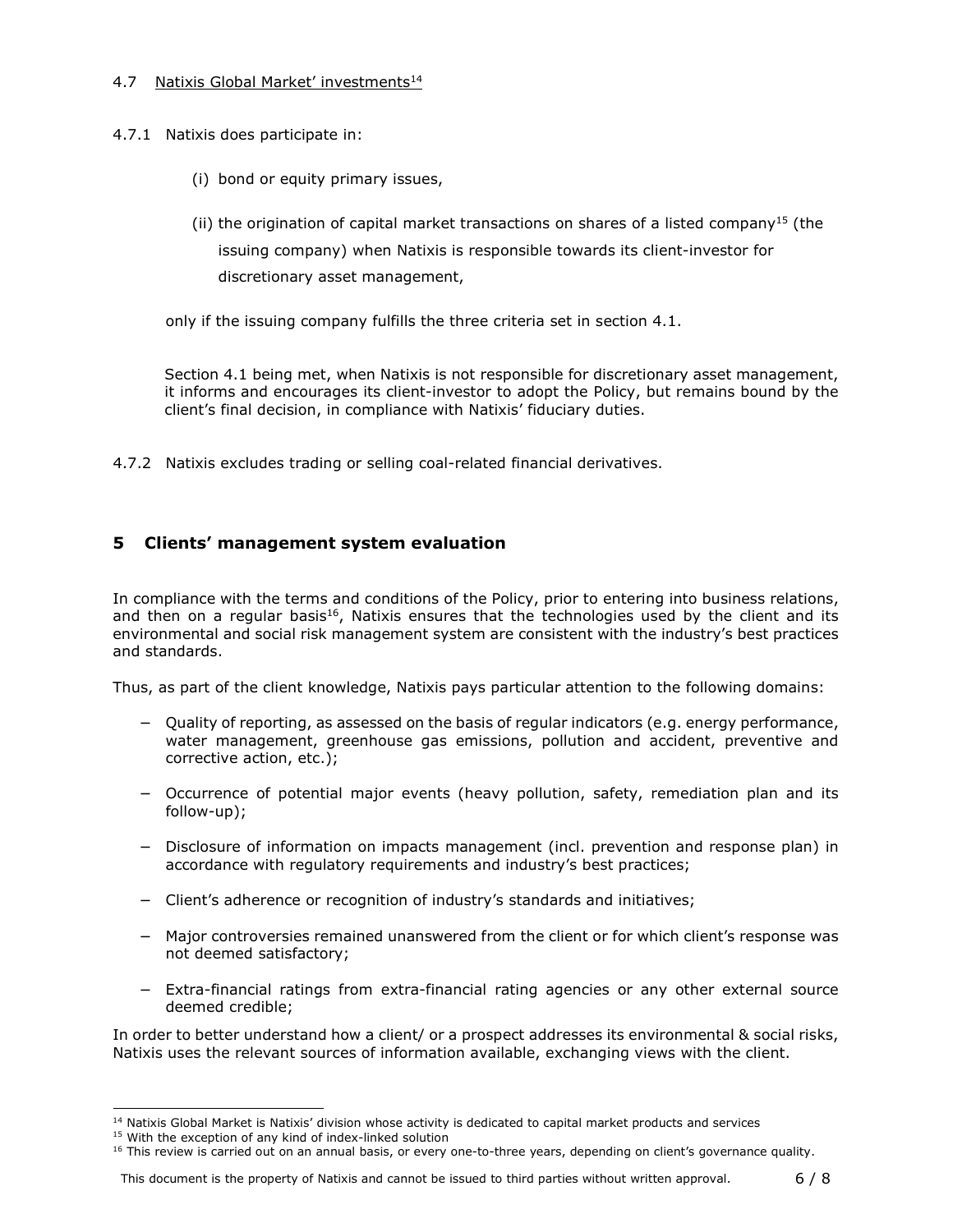This preparatory phase is a full part of the due diligence made by Natixis on his client. In case of significant failures against the best practices of the power sector industry, Natixis looks for the cause and engages with the client in order to find an acceptable solution as soon as possible. In the absence of an acceptable solution, Natixis may decide not to enter into a relationship or not to renew its commitments with the client.

# **6 Implementation criteria related to investments**

#### 6.1 Ostrum Asset Management's investments

For assets it manages, Ostrum Asset Management excludes companies who are not in a position to fulfill the three criteria set in section 4.1 from all open-ended funds directly managed.

For dedicated funds and mandated asset management, Ostrum Asset Management shall consult its clients on whether they wish to apply or not such exclusion Policy, and shall factor their decision into future fund management on their behalf (and where necessary, in the case of delegated fund management, shall inform the delegatee), in compliance with Ostrum Asset Management's fiduciary duties. Index-linked asset management is excluded from the scope of application of the Policy.

To ensure continuity of the Policy, Ostrum Asset Management will disclose a detailed investment policy addressing the thermal coal industry.

#### 6.2 Natixis Insurance's investments

As part of its investment policy, Natixis Assurances (the Insurance subsidiary of Natixis) applies the same three criteria as mentioned in section 4.1.

The present Policy applies to assets held directly by Natixis Assurances as well as to open or dedicated funds managed by Ostrum Asset Management on behalf of Natixis Assurances.

To ensure continuity of the Policy, Natixis Insurance will disclose a detailed investment policy addressing the thermal coal industry.

#### 6.3 Mirova's investments

It is not in Mirova's investment strategy to invest in thermal and fossil energies.

#### 6.4 Proprietary asset management

Natixis applies the same three criteria as mentioned in section 4.1.

# **7 Specific situation of coal mines using the mountain-top-removal (MTR) technique**

The Policy covers dedicated financing of coal mines using the mountain-top-removal technique, as well as any general purpose corporate financing or any investment in companies whose business is relying by 15% or more on operating coal mines using such technique (for the group it belongs to and based on the latest published financial statements).

Therefore, any reference to a 25% of revenues threshold mentioned in the Policy is replaced by a 15% threshold of revenues in this specific case.